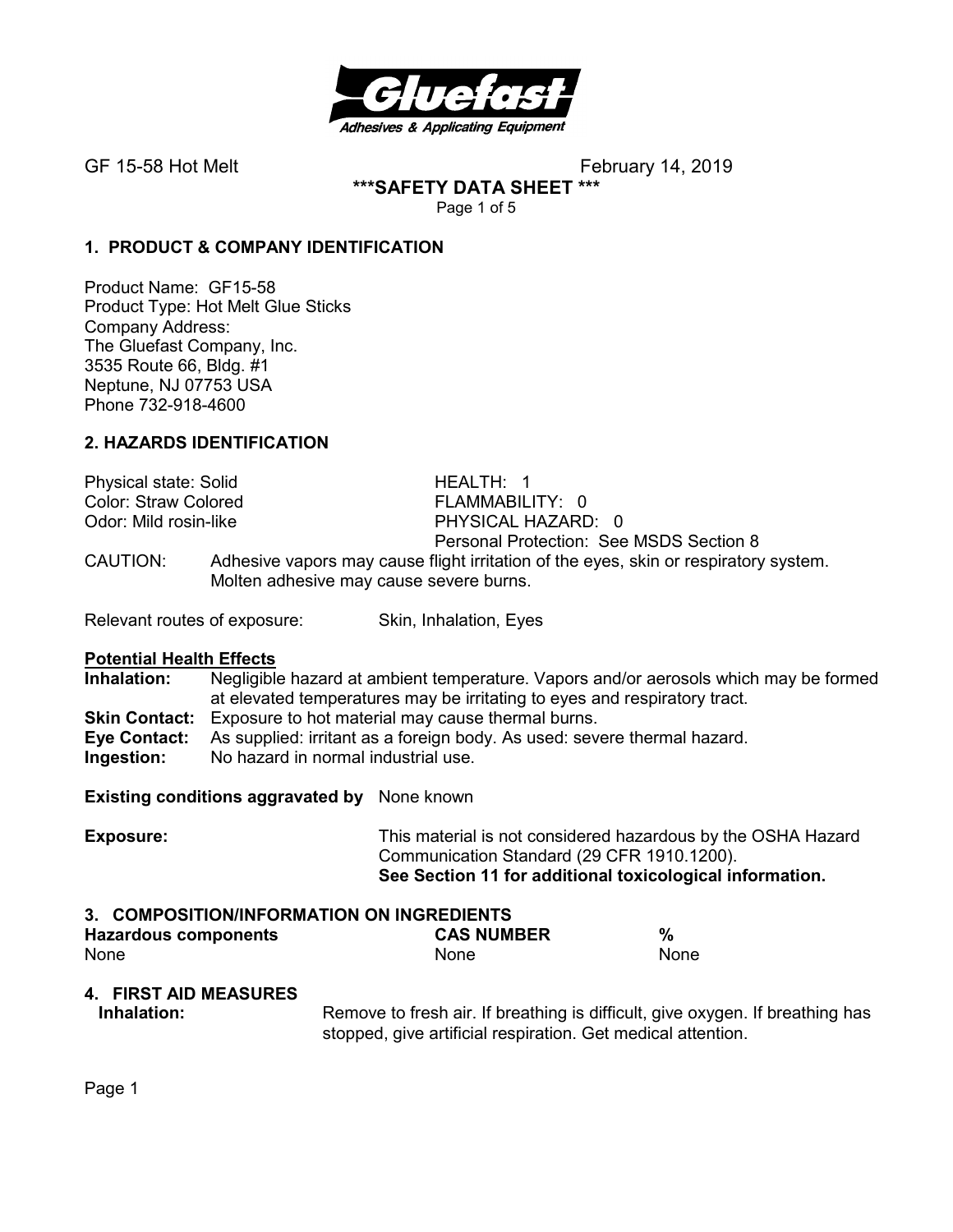

### **\*\*\*SAFETY DATA SHEET \*\*\***

Page 2 of 5

**Skin contact:** For hot product, immediately immerse in or flush affected area with large amounts of cold water to dissipate heat. Cover with clean cotton sheeting and get prompt medical attention. **Eye contact:** If hot: flush with cool water. Treat as wax or resin burn. Do not attempt to remove solidified adhesive. Get medical attention immediately.

**Ingestion:** Get immediate attention.

**5. FIRE FIGHTING MEASURES Flash point:**  $>500F$  (Cleveland Open Cup) **Auto ignition temperature:** Unknown **Flammable/Explosive limits - lower:** Not applicable **Flammable/Explosive limits – upper:** Not applicable<br> **Extinguishing media**: CO2; Dry chemical **Extinguishing media: Special firefighting procedures**: No special procedures are required. **Unusual fire or explosion hazards:** Not applicable **Hazardous combustion products:** Not applicable

### **6. ACCIDENTAL RELEASE MEASURES**

Use personal protection recommended in Section 8, isolate the hazard area and deny entry to unnecessary and unprotected personnel.

| <b>Environmental precautions:</b> | For safety and environmental precautions, please<br>review entire Material Safety Data Sheet for<br>necessary information.                                                                       |
|-----------------------------------|--------------------------------------------------------------------------------------------------------------------------------------------------------------------------------------------------|
| <b>Clean-up methods:</b>          | Allow to cool and solidify. Scrape up and collect in<br>suitable containers for disposal.                                                                                                        |
| 7. HANDLING AND STORAGE           |                                                                                                                                                                                                  |
| Handling:                         | Store in a cool, dry area. Precaution: This product<br>should only be heated to recommended<br>temperatures. Hazards of pyrolysis products emitted<br>are unkown and may be hazardous to health. |
| Storage:                          | 20-100F. Shelf life is 3 years.                                                                                                                                                                  |

### **8. EXPOSURE CONTROLS/PERSONAL PROTECTION**

**Employers should complete an assessment of all workplaces to determine the need for, and selection of, proper exposure controls and protective equipment for each task performed.** 

| <b>Hazardous components</b> |      |      | <b>ACGIH TLV   OSHA PEL   AIHA WEEL   OTHER</b> |             |
|-----------------------------|------|------|-------------------------------------------------|-------------|
| None                        | None | None | None                                            | <b>None</b> |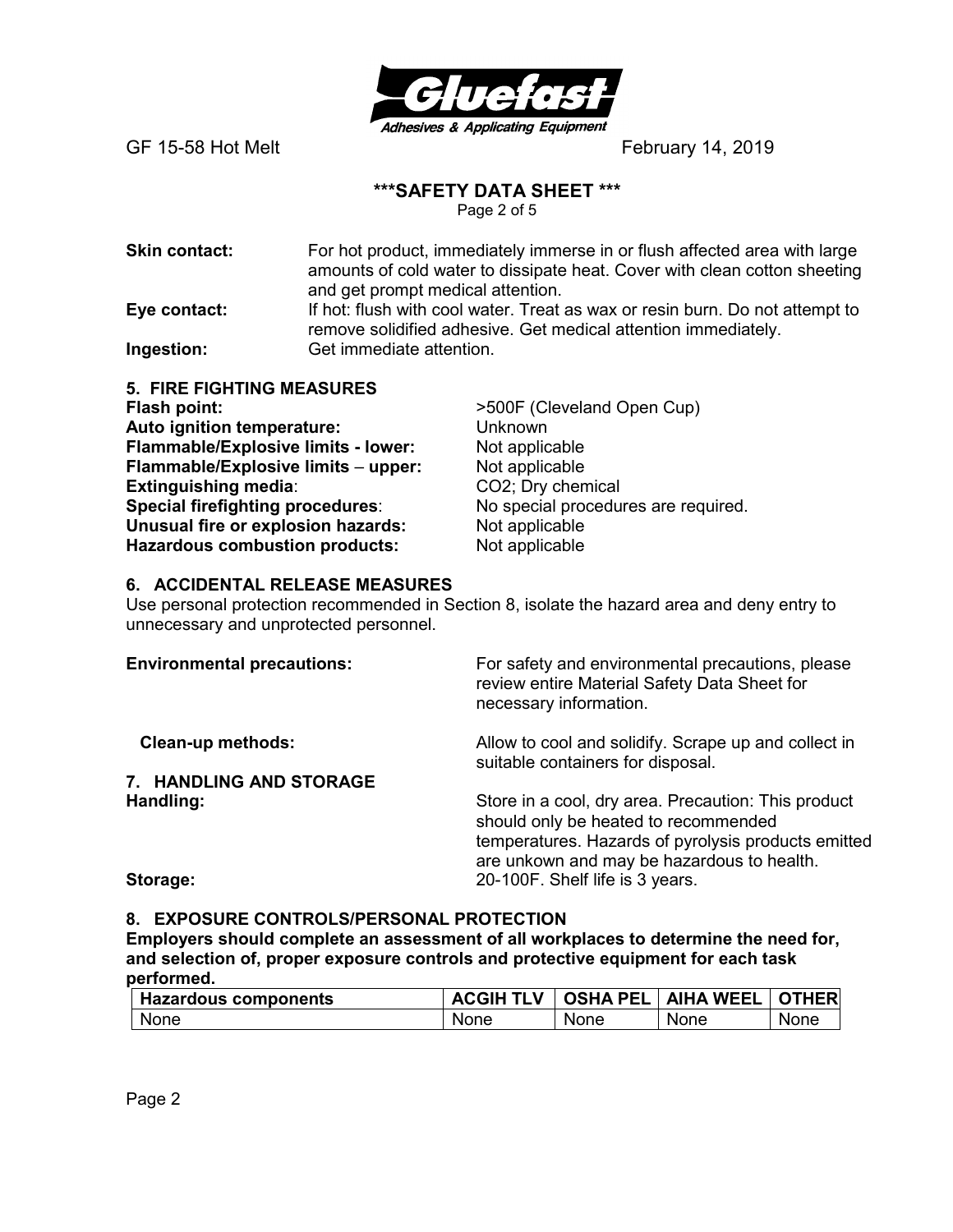

## **\*\*\*SAFETY DATA SHEET \*\*\***

Page 3 of 5

**Engineering controls:** Local, General Ventilation Requirements<br> **Respiratory protection:** Avoid prolonged or repeated breathing of vapor of Avoid prolonged or repeated breathing of vapor or mists. If exposure may or does exceed occupational exposure limits, use a NIOSH approved respirator to prevent overexposure. **Eyeface protection:** Avoid contact with eyes. Wear chemical goggles if there is likelihood of contact with eyes.

**Skin protection:** Thermally resistant gloves should be worn. Employee must wear appropriate protective clothing and equipment to prevent any possibility of skin contact with this substance. Change or removal of clothing is not required unless molten adhesive has been splashed on clothing and passes through fabric.

### **9. PHYSICAL AND CHEMICAL PROPERTIES**

| <b>Physical state:</b>                     | Solid                      |
|--------------------------------------------|----------------------------|
| Color:                                     | Straw colored              |
| Odor:                                      | Mild rosin-like            |
| <b>Odor threshold:</b>                     | Not available              |
| Ph:                                        | N/A                        |
| <b>Vapor Pressure:</b>                     | NIL.                       |
| <b>Boiling Point/range:</b>                | >500F                      |
| <b>Melting Point/range:</b>                | Not applicable             |
| Specific gravity:                          | 0.98                       |
| Vapor density:                             | <b>NIL</b>                 |
| <b>Flash Point:</b>                        | >500F (Cleveland Open Cup) |
| <b>Flammable/Explosive limits - lower:</b> | Not applicable             |
| Flammable/Explosive limits - upper:        | Not applicable             |
| <b>Autoignition temperature:</b>           | Unknown                    |
| <b>Evaporation rate:</b>                   | <b>NIL</b>                 |
| <b>Solubility in water:</b>                | Insoluble                  |
| Partition coefficient (n-octanol/water)    | Not available              |
| <b>VOC content:</b>                        | NIL                        |

### **10. STABILITY AND REACTIVITY**

| Stability                                                         | Stable          |  |
|-------------------------------------------------------------------|-----------------|--|
| Hazardous reactions:                                              | Will not occur. |  |
| Hazardous decomposition products Carbon monoxide, carbon dioxide. |                 |  |
|                                                                   |                 |  |
| Incompatible materials:                                           | None known      |  |
| Conditions to avoid:                                              | None known      |  |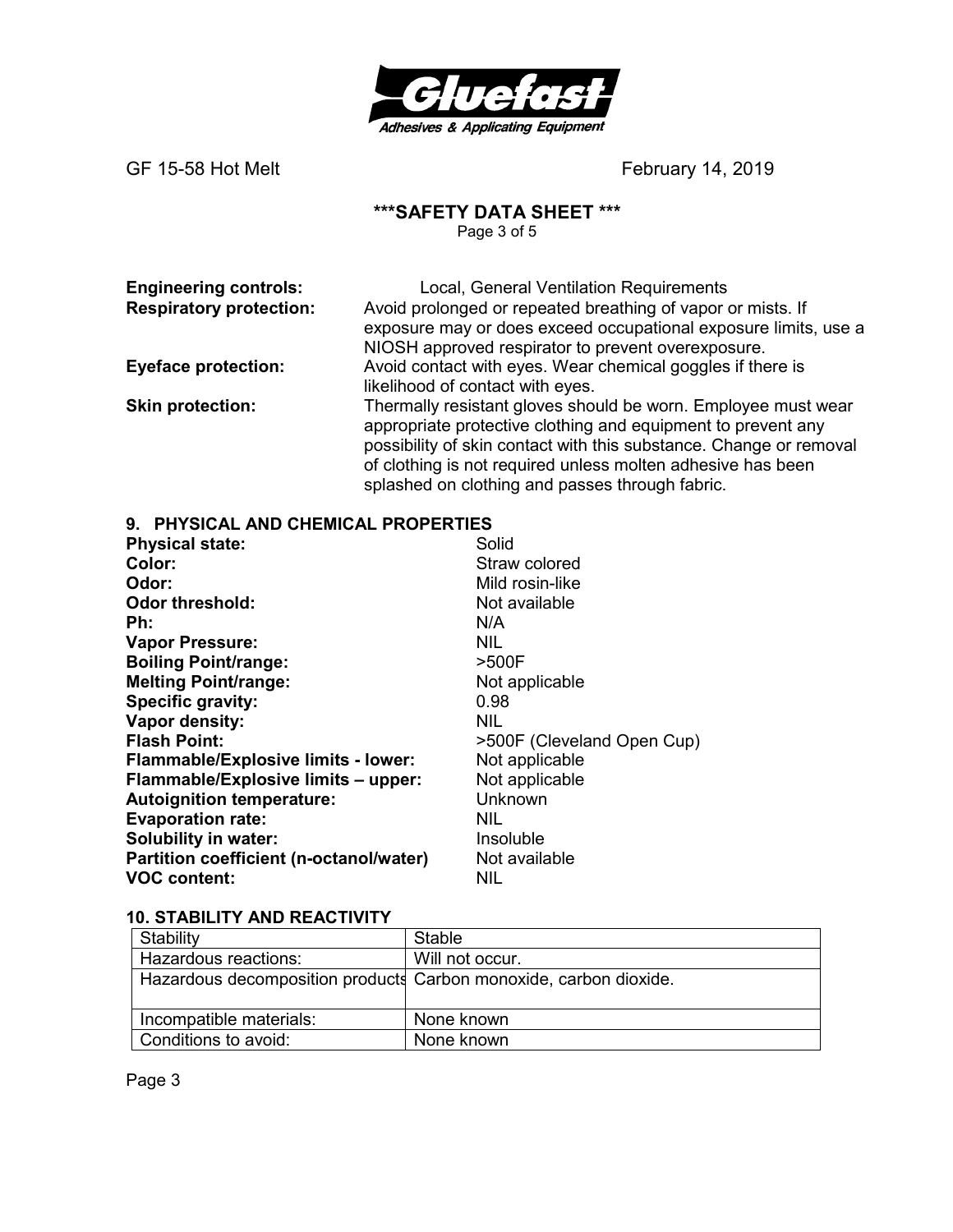

# **\*\*\*SAFETY DATA SHEET \*\*\***

Page 4 of 5

# **11. TOXICOLOGICAL INFORMATION**

| Hazardous components NTB Carcinogen |    |                        | IARC Carcinogen   OSHA Carcinogen<br>(Specifically Regulated) |
|-------------------------------------|----|------------------------|---------------------------------------------------------------|
| None                                | No | No                     | No                                                            |
|                                     |    |                        |                                                               |
| Hazardous components                |    | <b>Health Effects/</b> |                                                               |
|                                     |    | <b>Target Organs</b>   |                                                               |
| None                                |    | None                   |                                                               |

# **12. ECOLOGICAL INFORMATION**

Ecological information: Not available

# **13. DISPOSAL CONSIDERATIONS**

## **Information provided is for unused product only.**

**Recommended method of disposal:** Empty containers may contain product residue; follow MSDS and label warnings even after they have been emptied<br>None identified.

**Hazardous waste number:** 

### **14. TRANSPORT INFORMATION**

U.S. Department of Transportation Ground (49 CFR)

| GF15-58                                                                                   |
|-------------------------------------------------------------------------------------------|
| None                                                                                      |
| <b>None</b>                                                                               |
| 8lb box, 22lb box                                                                         |
| Product is not regulated, non hazardous and not restricted for transport by air or water. |
|                                                                                           |

# INTERNATIONAL AIR TRANSPORTATION (ICAO/IATA)

| Proper shipping name:                                                            | GF15-58           |
|----------------------------------------------------------------------------------|-------------------|
| Hazard class or division:                                                        | <b>None</b>       |
| Identification number:                                                           | <b>None</b>       |
| Packing group:                                                                   | 8lb box, 22lb box |
| Product is not regulated, non hazardous and not restricted for transport by air. |                   |

Page 4